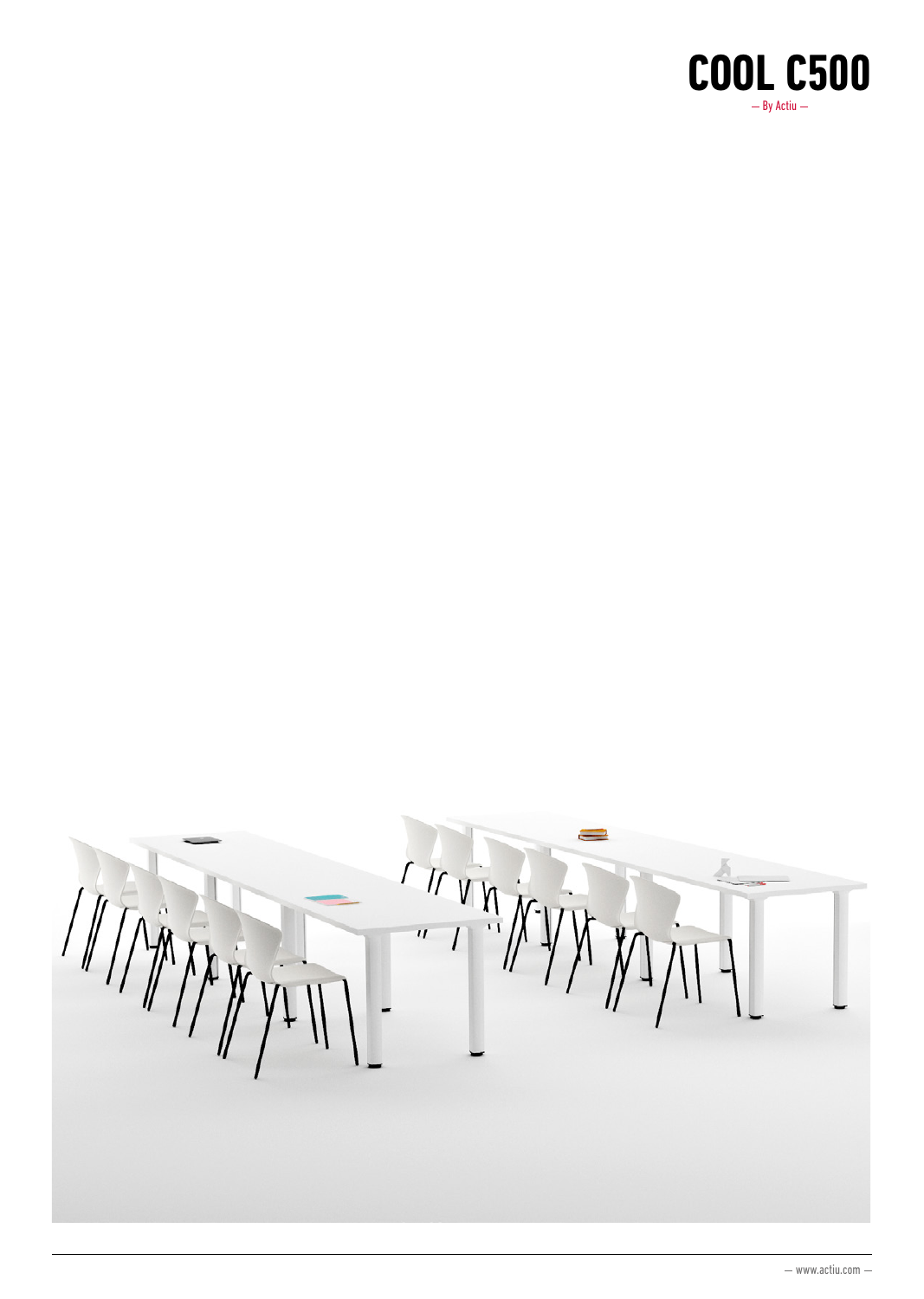

## **FRAME AND LEG SUPPORTS ELECTRIFICATION**

COOL C500 has rectangular extruded aluminium legs 68x68mm, epoxy covered in silver, white or black finished. This series has an individual cable riser easy to fix at any position. Legs have anti-skid pad levellers. Top part of the leg is manufactured with moulded aluminium with epoxy finish. Assembling is quick and automatic due to the steel plate inset underneath the worktop.



COOL C500 has an individual cable riser available, easily fixed to the leg to organize the cable management.



Levellers **Levellers Cable management system fixed to the leg** 

## **FINISHES**

### Melamine Plus (30mm)



# **OPTIONAL FOR PROJECTS**

#### **High Pressure Laminate (25 mm)**



For Projects that require surfaces in White HPL, consult **SALES DEPARTMENT.**

(see finishes card)

## RECTANGULAR DESKS

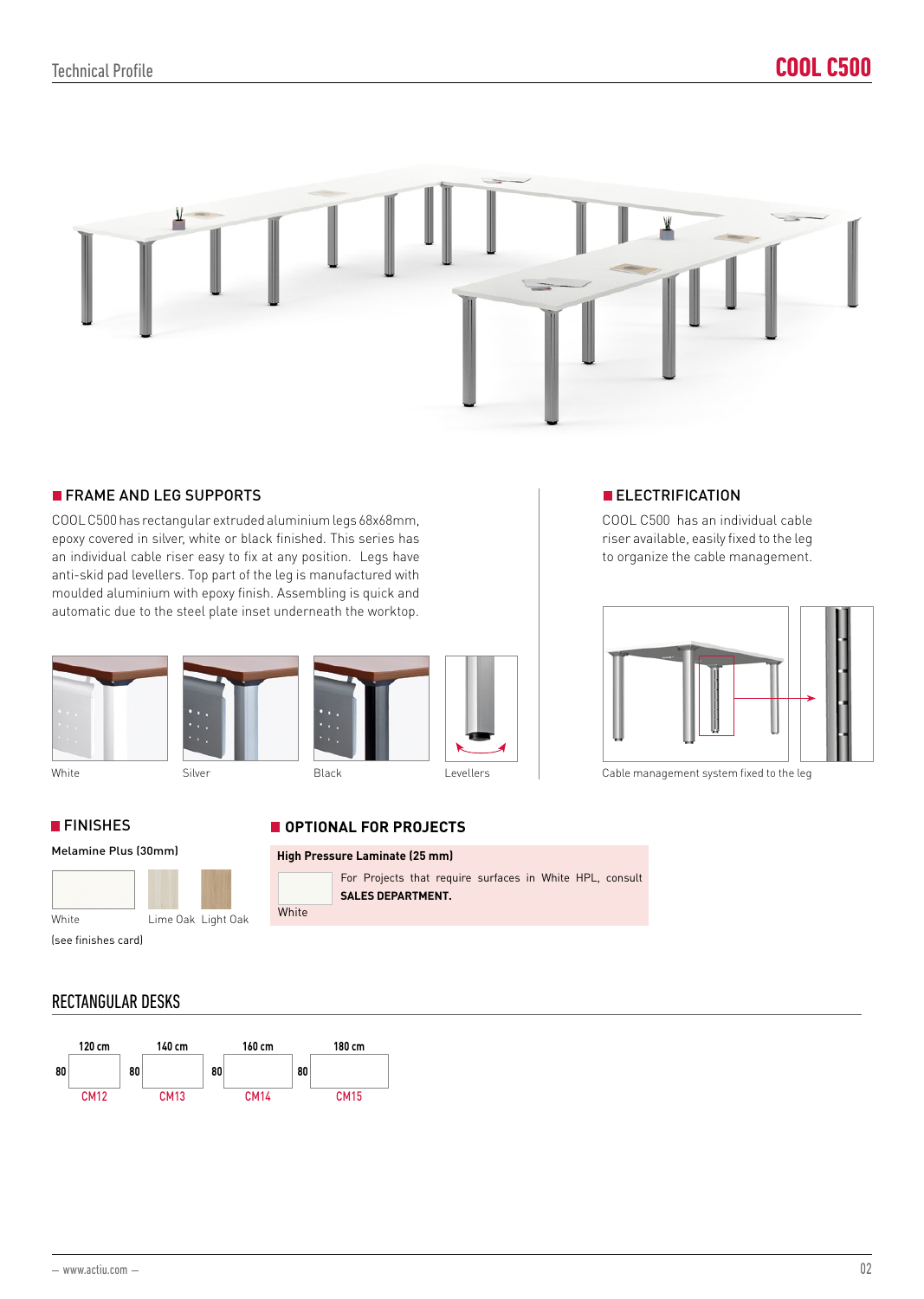## **HOW TO USE LEGS**

COOL C500 allows the creation of multiple configurations, combining the different tops with leveler legs. Tops are sold separately to the legs which are sold in packs of two, three or four units each. It is necessary to order the number of packs according to the composition that it is going to be formed. In progressive and twin desks, legs can be shared. One click to unlocks and moves the leg.











Leg is automatically fixed to the steel Individual desk use plate inset underneath the top.







Quick assembling system without screws. Just one movement to lock and close

#### INTUITIVE-EASY

30mm tops can receive legs at any position, and also receive different accessories such as modesty panels, electrification channels, returns and so on…

#### SHARED LEG. FREEDOM AND FLEXIBILITY FOR PROGRESSIVE DESKS

COOL offers flexibility for the different layouts used in Universities, business schools or meetings. Legs can be shared by two or four desks and allow logistic and economic savings.

#### ORGANIC AND PERSONAL SHAPES

Organic shapes that adapt perfectly to any environment. Interior designers and architects will be able to create different layouts in their different projects.

#### RE-USE THEM AT ANY TIME. ECONOMIC AND SPACE SAVING.

Making different layouts with the same components is very simple and cheap.

#### DIFFERENT ELEMENTS. TOPS AND LEGS

Top and legs are sold separately; you can order the legs as per your needs. Keeping different top finishes and sizes as well as legs with levelers, castors or height adjustable systems, in your warehouse will allow you to create any configuration at any time.







Twin desks